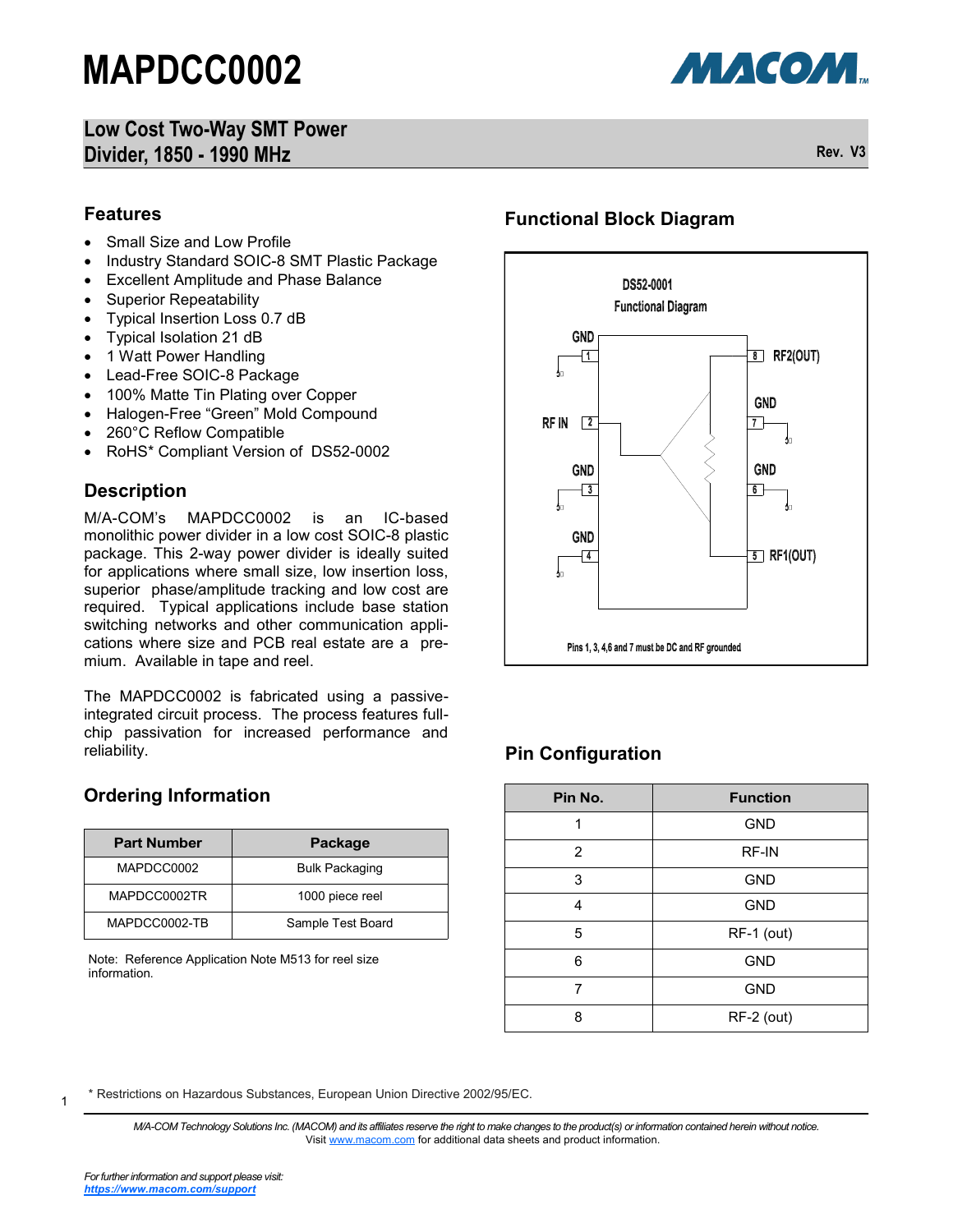

**Low Cost Two-Way SMT Power Divider, 1850 - 1990 MHz Rev. V3**

# **Electrical Specifications<sup>1</sup> : T<sup>A</sup> = 25°C**

| <b>Parameter</b>      | <b>Test Conditions</b> | <b>Frequency</b> | <b>Units</b> | <b>Min</b> | <b>Typ</b> | <b>Max</b> |
|-----------------------|------------------------|------------------|--------------|------------|------------|------------|
| <b>Insertion Loss</b> | Above 3.0 dB           | 1850 - 1990      | dB           |            | 0.5        | 0.6        |
| <b>Isolation</b>      |                        | 1850 - 1990      | dB           | 15         | 21         |            |
| <b>VSWR</b>           | Input RL               | 1850 - 1990      | Ratio        |            | 1.2:1      | 1.4:1      |
| <b>VSWR</b>           | Output RL              | 1850 - 1990      | Ratio        |            | 1.4:1      | 1.6:1      |
| Amplitude Balance     |                        | 1850 - 1990      | dB           |            | 0.05       | 0.15       |
| Phase Balance         |                        | 1850 - 1990      | Deg.         |            | 1.0        | 3.0        |

1. All specifications apply with a 50-ohm source and load impedance.

### **Absolute Maximum Ratings 2,3**

| <b>Parameter</b>             | <b>Absolute Maximum</b>              |  |  |
|------------------------------|--------------------------------------|--|--|
| Input Power <sup>4</sup>     | 1W CW                                |  |  |
| <b>Operating Temperature</b> | -40 $^{\circ}$ C to +85 $^{\circ}$ C |  |  |
| Storage Temperature          | $-65^{\circ}$ C to $+150^{\circ}$ C  |  |  |

2. Exceeding any one or combination of these limits may cause permanent damage to this device.

3. M/A-COM does not recommend sustained operation near these survivability limits.

4. With internal load dissipation of 0.125W maximum

#### **Handling Procedures**

Please observe the following precautions to avoid damage:

#### **Static Sensitivity**

GMIC Circuits are sensitive to electrostatic discharge (ESD) and can be damaged by static electricity. Proper ESD control techniques should be used when handling these devices.

### **Recommended PCB Configuration**



*M/A-COM Technology Solutions Inc. (MACOM) and its affiliates reserve the right to make changes to the product(s) or information contained herein without notice.*  Visit [www.macom.com](http://www.macom.com/) for additional data sheets and product information.

<sup>2</sup>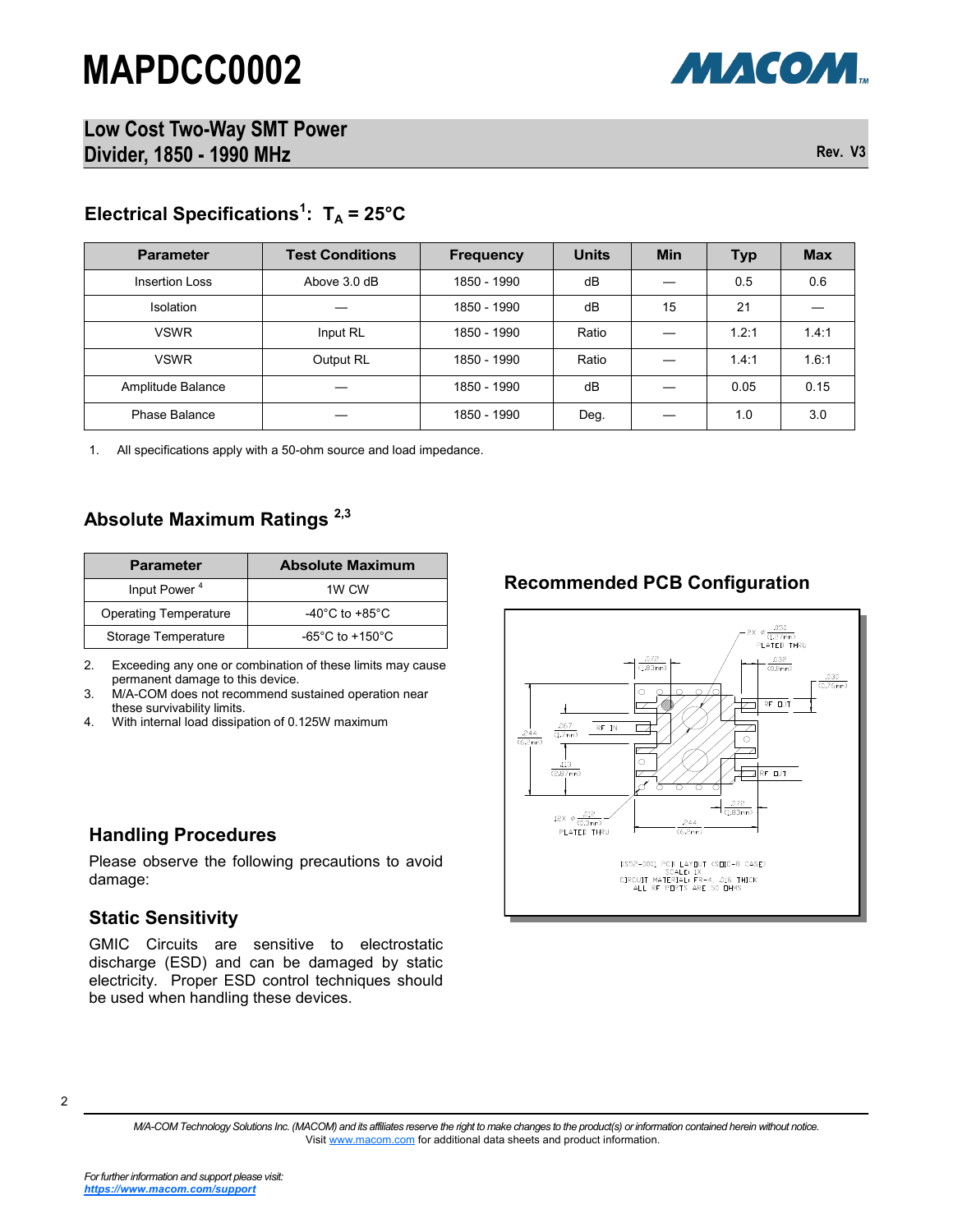

**Low Cost Two-Way SMT Power Divider, 1850 - 1990 MHz Rev. V3** 

### **Typical Performance Curves**

#### *Insertion Loss vs. Frequency (above theoretical split loss)*



#### *Isolation vs. Frequency*





*Input VSWR vs. Frequency Output VSWR vs. Frequency*



*M/A-COM Technology Solutions Inc. (MACOM) and its affiliates reserve the right to make changes to the product(s) or information contained herein without notice.*  Visit [www.macom.com](http://www.macom.com/) for additional data sheets and product information.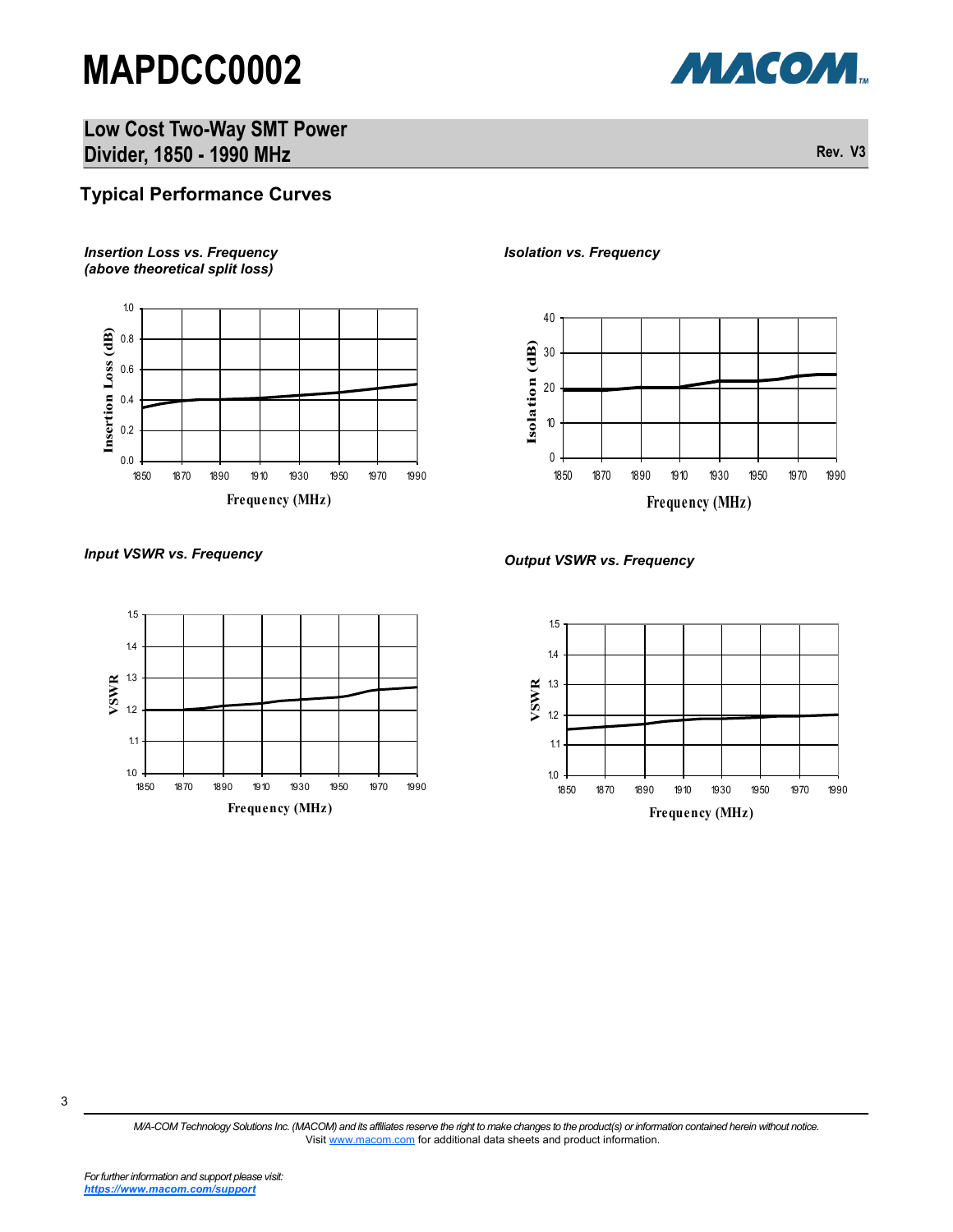



# *Lead-Free,* **SOIC-8 †**



† Reference Application Note M538 for lead-free solder reflow recommendations.

<sup>4</sup>

*M/A-COM Technology Solutions Inc. (MACOM) and its affiliates reserve the right to make changes to the product(s) or information contained herein without notice.*  Visit [www.macom.com](http://www.macom.com/) for additional data sheets and product information.